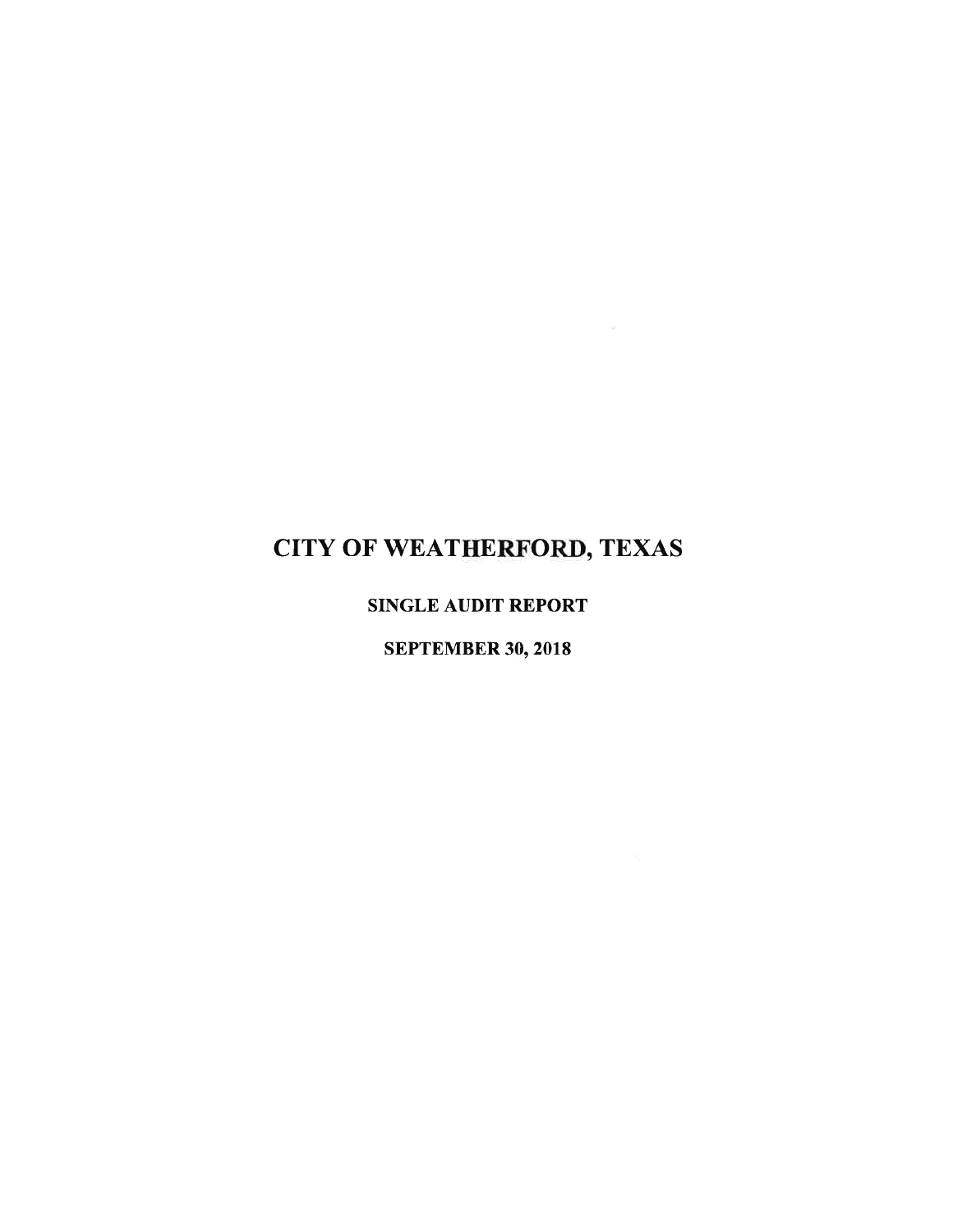### **TABLE OF CONTENTS**

#### **SEPTEMBER 30, 2018**

Page

**Number** Independent Auditors' Report on Internal Control over Financial Reporting and on Compliance and Other Matters Based on an Audit of Financial Statements  $1 - 2$ Independent Auditors' Report on Compliance With Requirements That Could Have a Direct and Material Effect on Each Major Program And on Internal Control Over Compliance in Accordance  $3 - 5$ 6  $\overline{7}$ 8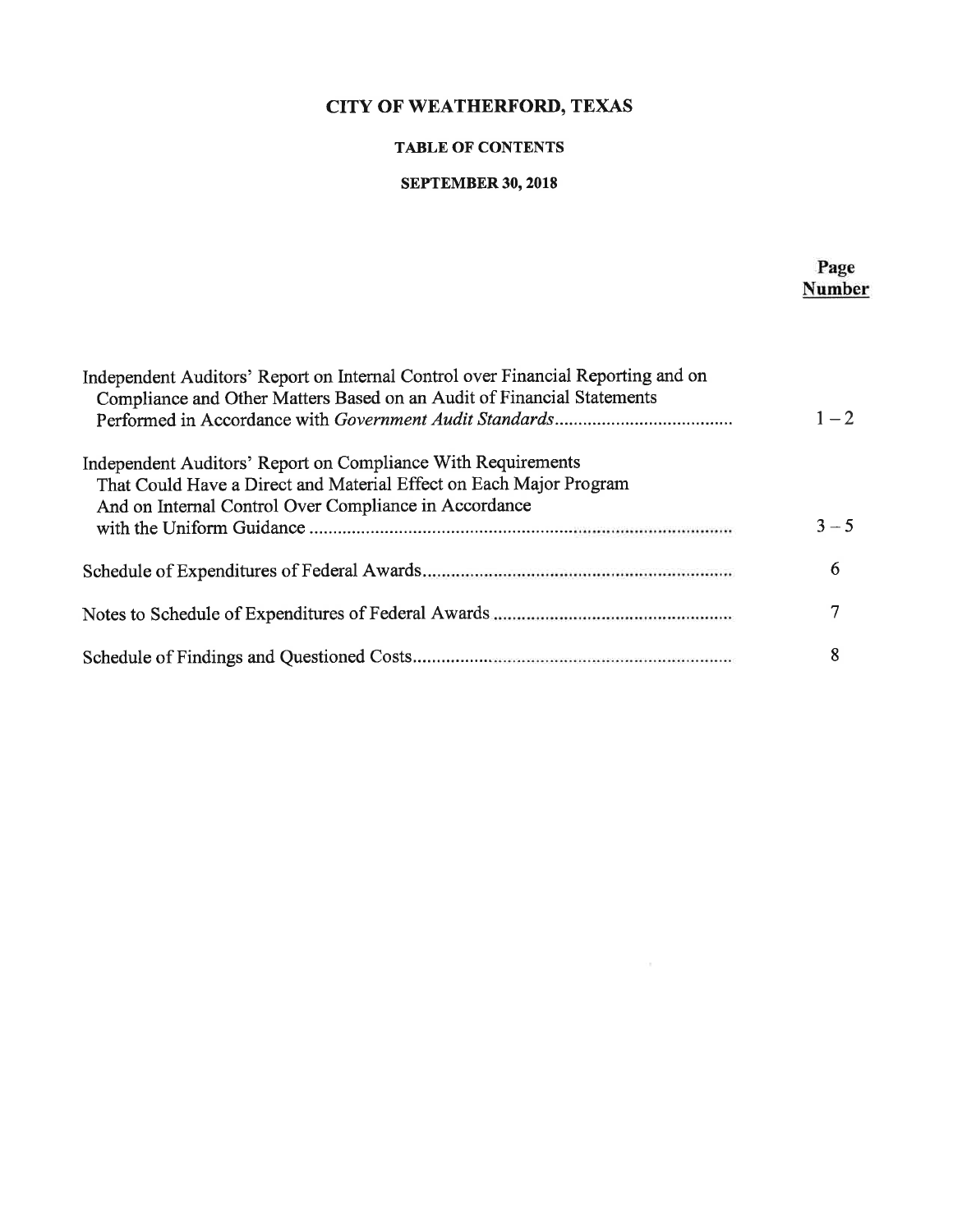

# **INDEPENDENT AUDITORS' REPORT ON INTERNAL CONTROL OVER FINANCIAL REPORTING AND ON COMPLIANCE AND OTHER MATTERS BASED ON AN AUDIT OF FINANCIAL STATEMENTS PERFORMED IN ACCORDANCE WITH**  *GOVERNMENT AUDITING STANDARDS*

To the Honorable Mayor and Members of City Council City of Weatherford, Texas

We have audited, in accordance with the auditing standards generally accepted in the United States of America and the standards applicable to financial audits contained in *Government Auditing Standards* issued by the Comptroller General of the United States, the financial statements of the governmental activities, the business-type activities, each major fund, and the aggregate remaining fund information of the City of Weatherford, Texas (the "City"), as of and for the year ended September 30, 2018, and the related notes to the financial statements, which collectively comprise the City's basic financial statements, and have issued our report thereon dated March 26, 2019.

# *Internal Control Over Financial Reporting*

In planning and performing our audit of the financial statements, we considered the City's internal control over financial reporting (internal control) to determine the audit procedures that are appropriate in the circumstances for the purpose of expressing our opinions on the financial statements, but not for the purpose of expressing an opinion on the effectiveness of the City's internal control. Accordingly, we do not express an opinion on the effectiveness of the City's internal control.

A *deficiency in internal control* exists when the design or operation of a control does not allow management or employees in the normal course of performing their assigned functions, to prevent, or detect and correct misstatements on a timely basis. A *material weakness* is a deficiency, or a combination of deficiencies, in internal control, such that there is a reasonable possibility that a material misstatement of the entity's financial statements will not be prevented or detected and corrected on a timely basis. A *significant deficiency* is a deficiency, or a combination of deficiencies, in internal control that is less severe than a material weakness, yet important enough to merit attention by those charged with governance.

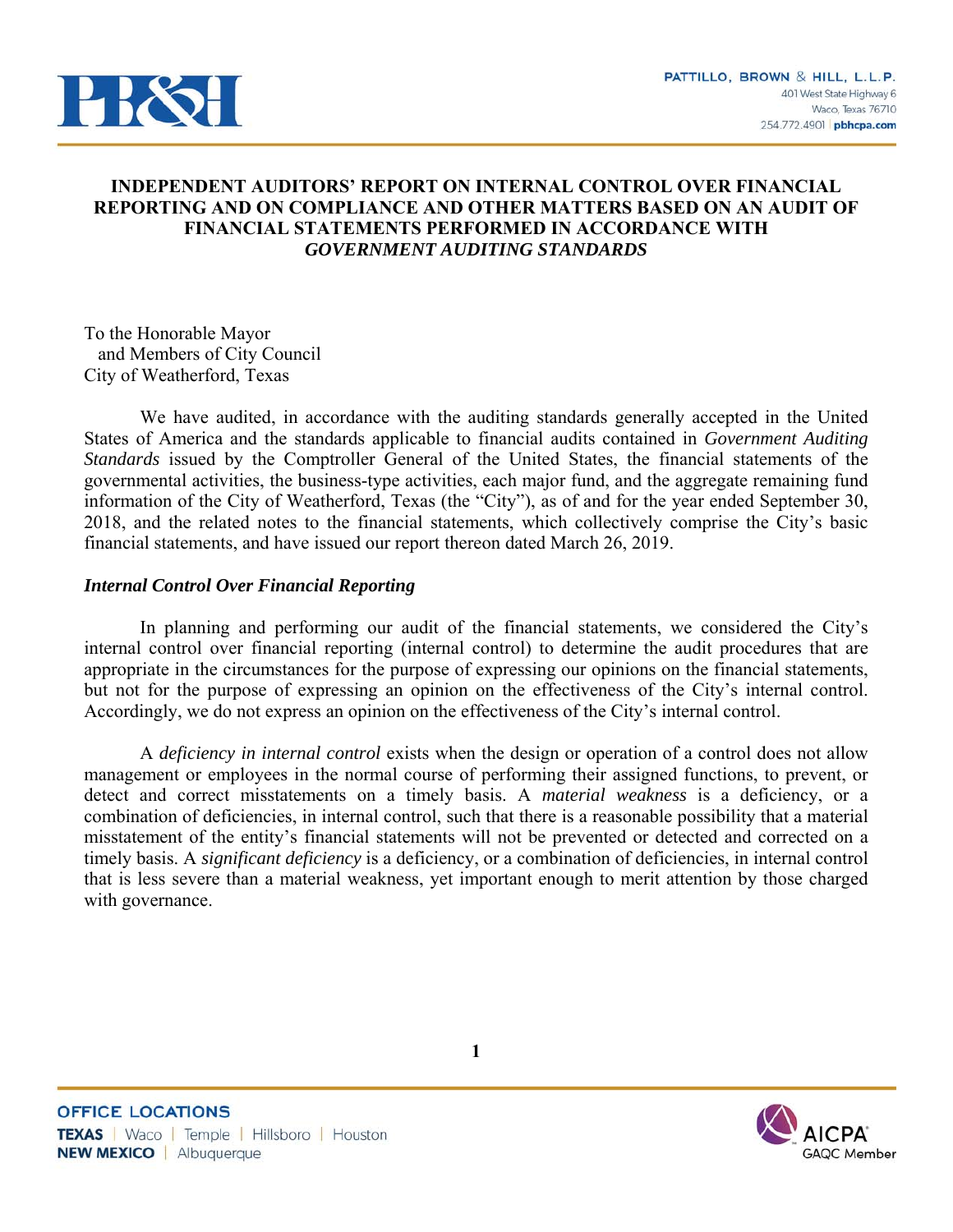Our consideration of internal control over financial reporting was for the limited purpose described in the first paragraph of this section and was not designed to identify all deficiencies in internal control over financial reporting that might be material weaknesses or significant deficiencies. Given these limitations, during our audit we did not identify any deficiencies in internal control over financial reporting that we consider to be material weaknesses. However, material weaknesses may exist that have not been identified.

#### *Compliance and Other Matters*

As part of obtaining reasonable assurance about whether the City's financial statements are free from material misstatement, we performed tests of its compliance with certain provisions of laws, regulations, contracts, and grant agreements, noncompliance with which could have a direct and material effect on the determination of financial statement amounts. However, providing an opinion on compliance with those provisions was not an objective of our audit and, accordingly, we do not express such an opinion. The results of our tests disclosed no instances of noncompliance or other matters that are required to be reported under *Government Auditing Standards*.

#### **Purpose of this Report**

The purpose of this report is solely to describe the scope of our testing of internal control and compliance and the results of that testing, and not to provide an opinion on the effectiveness of the entity's internal control or on compliance. This report is an integral part of an audit performed in accordance with *Government Auditing Standards* in considering the entity's internal control and compliance. Accordingly, this communication is not suitable for any other purpose.

Waco, Texas March 26, 2019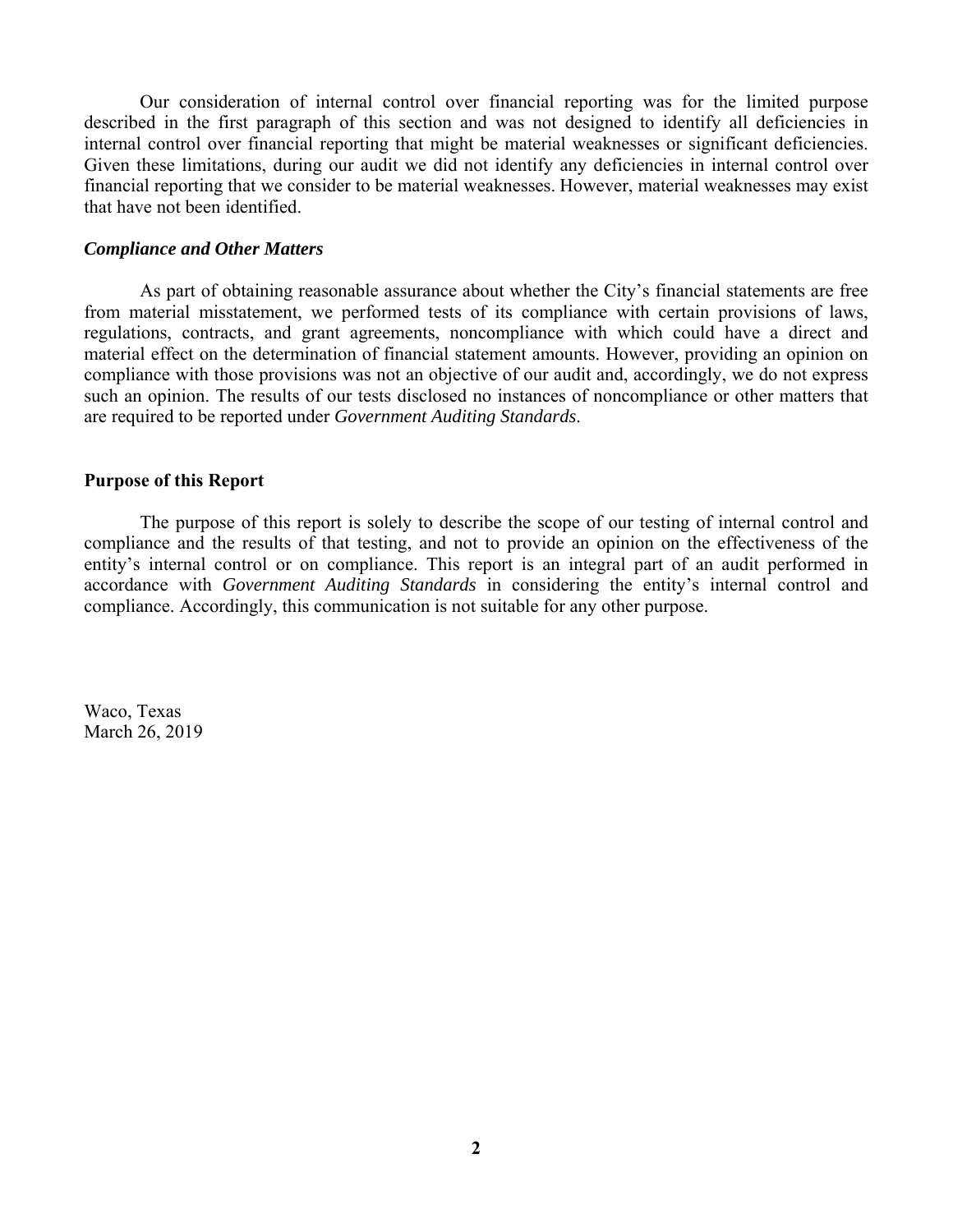

# **INDEPENDENT AUDITORS' REPORT ON COMPLIANCE FOR EACH MAJOR FEDERAL PROGRAM AND REPORT ON INTERNAL CONTROL OVER COMPLIANCE IN ACCORDANCE WITH THE UNIFORM GUIDANCE**

To the Honorable Mayor and Members of City Council City of Weatherford, Texas

# **Report on Compliance for Each Major Federal Program**

We have audited the City of Weatherford, Texas' (the "City") compliance with the types of compliance requirements described in the *OMB Compliance Supplement* that could have a direct and material effect on each of the City's major federal programs for the year ended September 30, 2018. The City's major federal programs are identified in the summary of auditors' results section of the accompanying schedule of findings and questioned costs.

# *Management's Responsibility*

Management is responsible for compliance with federal statutes, regulations, and the terms and conditions of its federal awards applicable to its federal programs.

#### *Auditors' Responsibility*

Our responsibility is to express an opinion on compliance for each of the City's major federal programs based on our audit of the types of compliance requirements referred to above. We conducted our audit of compliance in accordance with auditing standards generally accepted in the United States of America; the standards applicable to financial audits contained in *Government Auditing Standards*, issued by the Comptroller General of the United States; and the audit requirements of Title 2 U.S. *Code of Federal Regulations* (CFR) Part 200, *Uniform Administrative Requirements, Cost Principles, and Audit Requirements for Federal Awards* (Uniform Guidance). Those standards and the Uniform Guidance require that we plan and perform the audit to obtain reasonable assurance about whether noncompliance with the types of compliance requirements referred to above that could have a direct and material effect on a major federal program occurred. An audit includes examining, on a test basis, evidence about City's compliance with those requirements and performing such other procedures as we considered necessary in the circumstances.

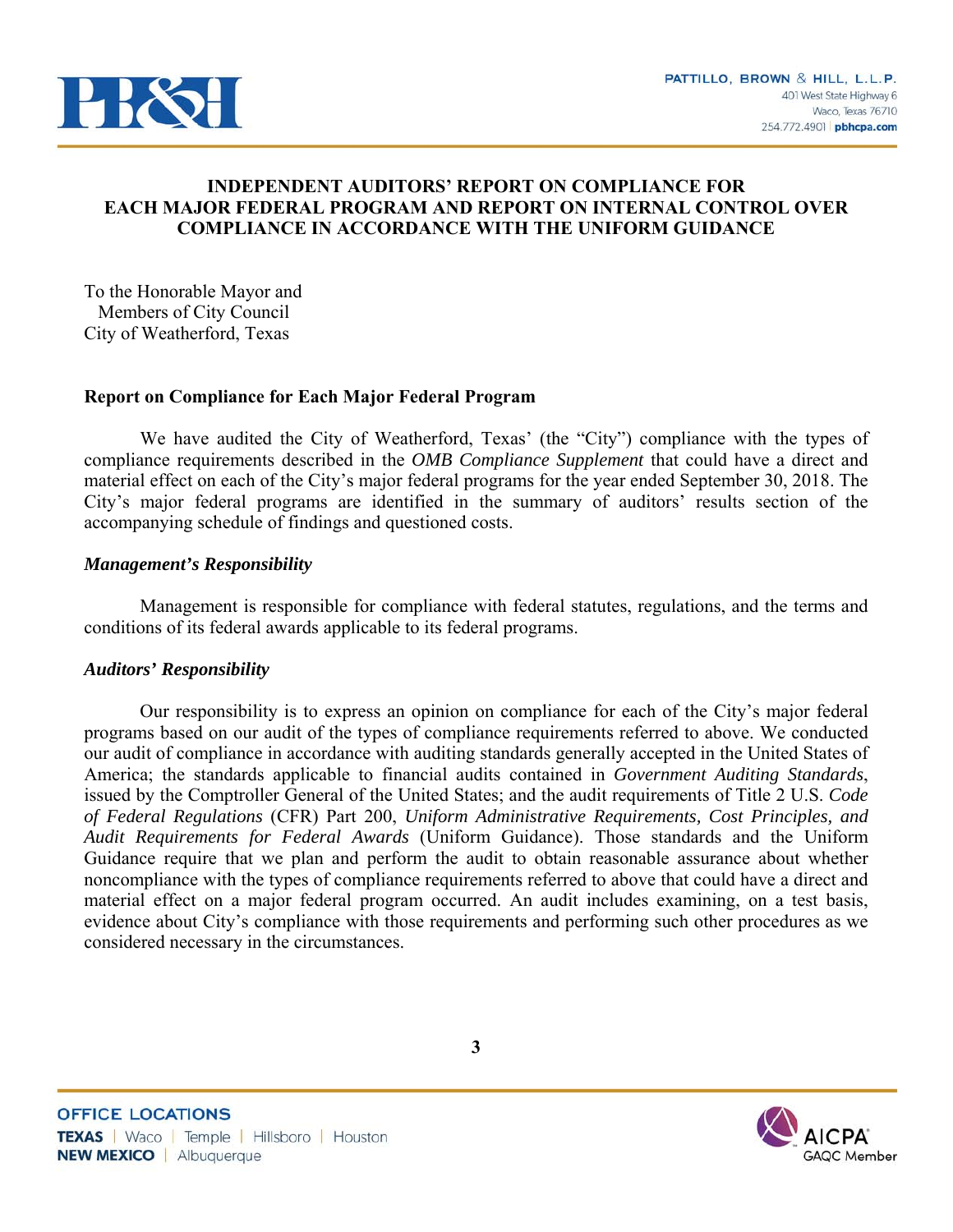We believe that our audit provides a reasonable basis for our opinion on compliance for each major federal program. However, our audit does not provide a legal determination of the City's compliance.

#### *Opinion on Each Major Federal Program*

In our opinion, the City complied, in all material respects, with the types of compliance requirements referred to above that could have a direct and material effect on each of its major federal programs for the year ended September 30, 2018.

#### **Report on Internal Control Over Compliance**

Management of the City is responsible for establishing and maintaining effective internal control over compliance with the types of compliance requirements referred to above. In planning and performing our audit of compliance, we considered the City's internal control over compliance with the types of requirements that could have a direct and material effect on each major federal program to determine the auditing procedures that are appropriate in the circumstances for the purpose of expressing an opinion on compliance for each major federal program and to test and report on internal control over compliance in accordance with the Uniform Guidance, but not for the purpose of expressing an opinion on the effectiveness of internal control over compliance. Accordingly, we do not express an opinion on the effectiveness of the City's internal control over compliance.

A *deficiency in internal control over compliance* exists when the design or operation of a control over compliance does not allow management or employees, in the normal course of performing their assigned functions, to prevent, or detect and correct noncompliance with a type of compliance requirement of a federal program on a timely basis. A *material weakness in internal control over compliance* is a deficiency, or combination of deficiencies in internal control over compliance, such that there is a reasonable possibility that material noncompliance with a type of compliance requirement of a federal program will not be prevented, or detected and corrected, on a timely basis. A *significant deficiency in internal control over compliance* is a deficiency, or a combination of deficiencies, in internal control over compliance with a type of compliance requirement of a federal program that is less severe than a material weakness in internal control over compliance, yet important enough to merit attention by those charged with governance.

Our consideration of internal control over compliance was for the limited purpose described in the first paragraph of this section and was not designed to identify all deficiencies in internal control over compliance that might be material weaknesses or significant deficiencies. We did not identify any deficiencies in internal control over compliance that we consider to be material weaknesses. However, material weaknesses may exist that have not been identified.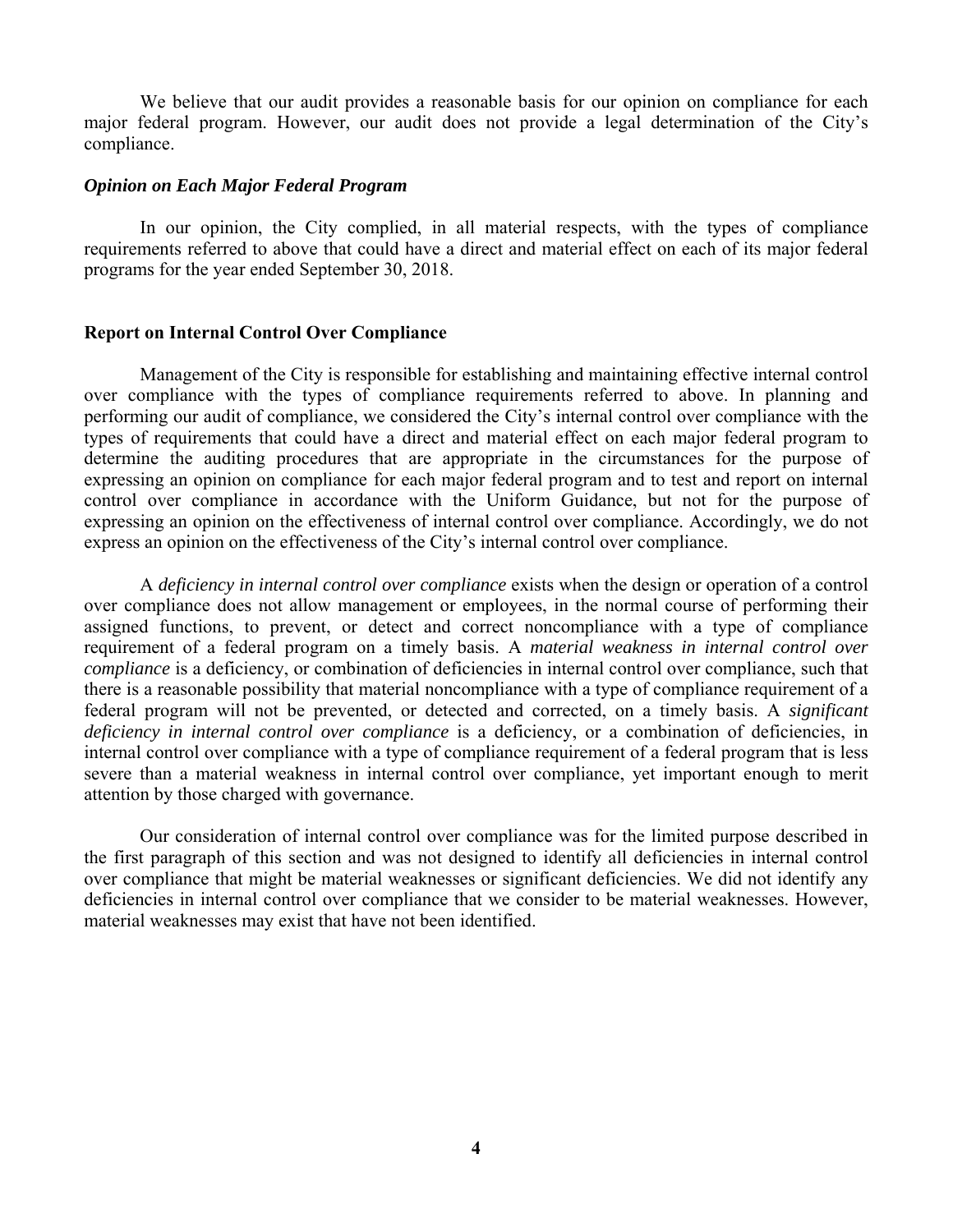#### **Report on Schedule of Expenditures of Federal Awards Required by the Uniform Guidance**

We have audited the financial statements of the governmental activities, the business-type activities, each major fund, and the aggregate remaining fund information of the City as of and for the year ended September 30, 2018 and the related notes to the financial statements, which collectively comprise the City's basic financial statements. We issued our report thereon dated March 26, 2019, which contained unmodified opinions on those financial statements. Our audit was conducted for the purpose of forming opinions on the financial statements that collectively comprise the basic financial statements. The accompanying schedule of expenditures of federal awards is presented for purposes of additional analysis as required by the Uniform Guidance and is not a required part of the basic financial statements. Such information is the responsibility of management and was derived from and relates directly to the underlying accounting and other records used to prepare the basic financial statements. The information has been subjected to the auditing procedures applied in the audit of the financial statements and certain additional procedures, including comparing and reconciling such information directly to the underlying accounting and other records used to prepare the basic financial statements or to the basic financial statements themselves, and other additional procedures in accordance with auditing standards generally accepted in the United States of America. In our opinion, the schedule of expenditures of federal awards is fairly stated, in all material respects, in relation to the basic financial statements as a whole.

The purpose of this report on internal control over compliance is solely to describe the scope of our testing of internal control over compliance and the results of that testing based on the requirements of the Uniform Guidance. Accordingly, this report is not suitable for any other purpose.

Waco, Texas March 26, 2019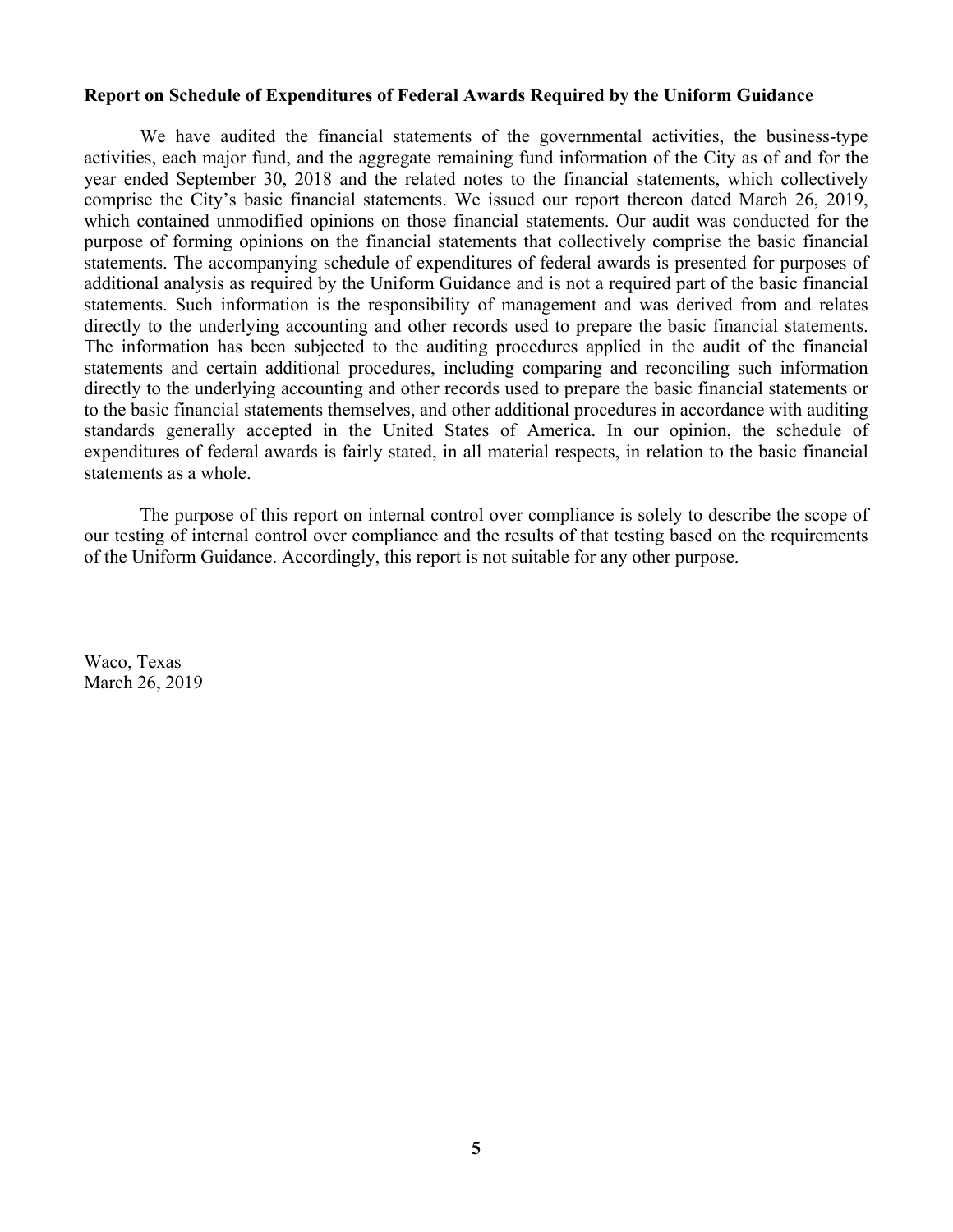# SCHEDULE OF EXPENDITURES OF FEDERAL AWARDS FOR THE YEAR ENDED SEPTEMBER 30, 2018

|                                                             | Federal     | Pass-through              |                |              |
|-------------------------------------------------------------|-------------|---------------------------|----------------|--------------|
| Federal Grantor/Pass-through Grantor/                       | <b>CFDA</b> | <b>Entity Identifying</b> | Federal        | Pass-through |
| Program Title                                               | Number      | Number                    | Expenditures   | Expenditures |
| <b>U.S. Department of Justice</b>                           |             |                           |                |              |
| Direct Programs:                                            |             |                           |                |              |
| <b>Bulletproof Vest Partnership</b>                         | 16.607      | None                      | 9,712<br>\$    | S            |
| <b>Total Direct Programs</b>                                |             |                           | 9,712          |              |
| Passed through the Texas Office of the Governor:            |             |                           |                |              |
| Edward Byrne Memorial JAG - Versatile Patrol Vehicles       | 16.738      | 3339701                   | 37,356         |              |
| Total Office of the Governor                                |             |                           | 37,356         |              |
| Total U.S. Department of Justice                            |             |                           | 47,068         |              |
| <b>U.S. Department of Transportation</b>                    |             |                           |                |              |
| Passed through the Texas Department of Transportation:      |             |                           |                |              |
| Highway Planning and Construction-Center Point              |             |                           |                |              |
| Road Water Line Project                                     | 20.205      | NH 2017 (907)             | 316,238        |              |
| Highway Planning and Construction-Town Creek                |             |                           |                |              |
| Hike and Bike Trail Phase II                                | 20.205      | 2090238123                | 830,022        |              |
| State and Community Highway Safety                          | 20.600      | 2016-Weatherf-S-1YG-0065  | 14,489         |              |
| Total Passed through the Texas Department of Transportation |             |                           | 1,160,749      |              |
| Total U.S. Department of Transportation                     |             |                           | 1,160,749      |              |
| U.S. Department of Homeland Security                        |             |                           |                |              |
| Passed through the Texas Office of the Governor:            |             |                           |                |              |
| Homeland Security Grant Program                             | 97.067      | 81719627                  | 30,341         |              |
| Total Office of the Governor                                |             |                           | 30,341         |              |
| Total U.S. Department of Homeland Security                  |             |                           | 30,341         |              |
| Total Expenditures of Federal Awards                        |             |                           | 1,238,158<br>S | S            |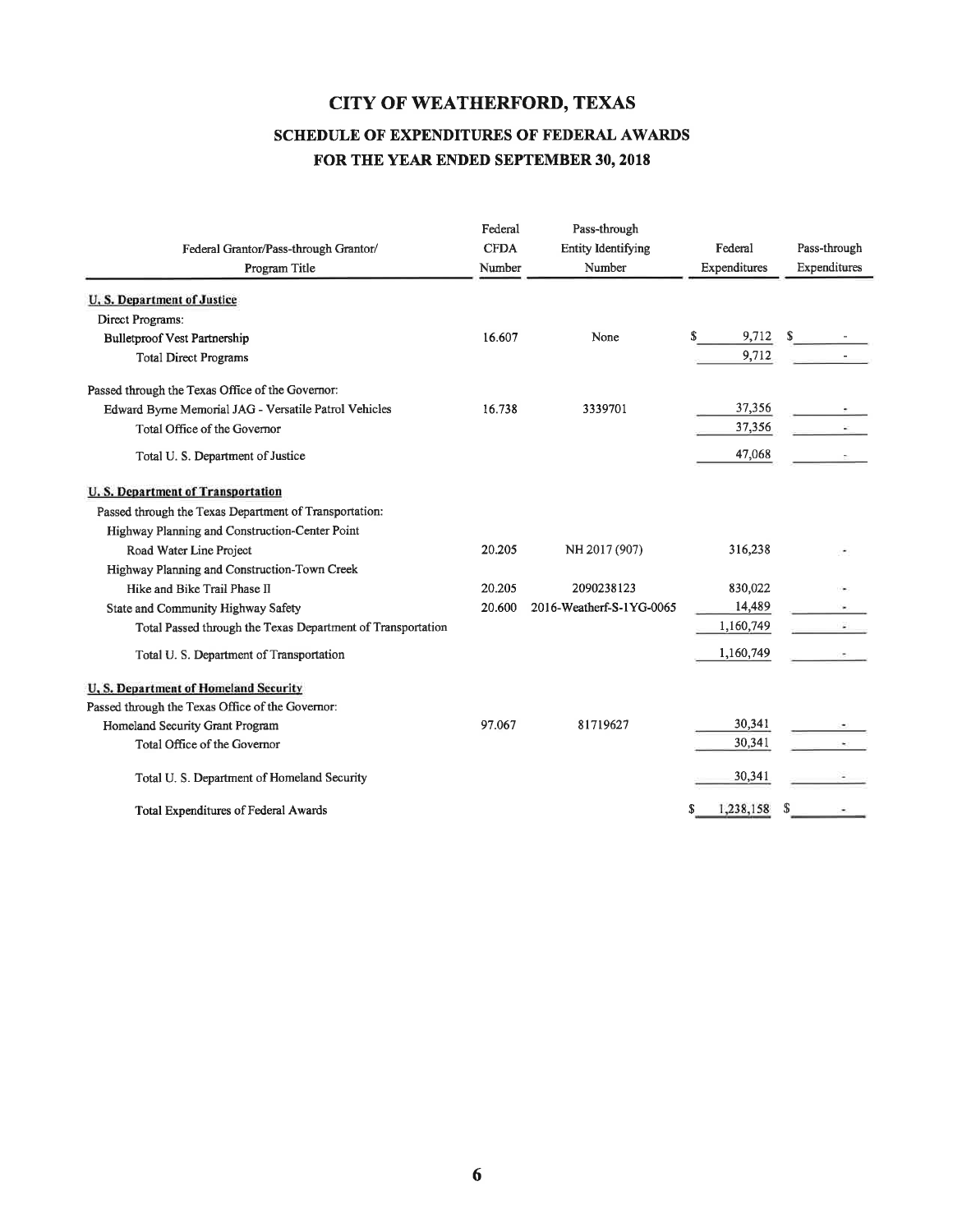#### **NOTES TO SCHEDULE OF EXPENDITURES OF FEDERAL AWARDS**

#### **SEPTEMBER 30, 2018**

#### **Basis of Accounting**

The Schedule of Expenditures of Federal Awards is presented using the modified accrual basis of accounting. The modified accrual basis of accounting is described in Note I of the basic financial statements. The information in this schedule is presented in accordance with the requirements of Title 2 U.S. Code of Federal Regulations (CFR) Part 200, Uniform Administrative Requirements, Cost Principles, and Audit Requirements for Federal Awards (Uniform Guidance). Therefore, some of the amounts presented in this schedule may differ from amounts presented in, or used in the preparation of, the financial statements.

### **Basis of Presentation**

The Schedule of Expenditures of Federal Awards presents the activity of all applicable federal awards programs of the City. The City's reporting entity is defined in Note I of the basic financial statements. Federal awards received directly from federal agencies, as well as awards passed through other government agencies, are included on the Schedule of Expenditures of Federal Awards.

#### **Indirect Costs**

The City has elected not to use the 10% de minimis indirect cost rate as allowed in the Uniform Guidance.